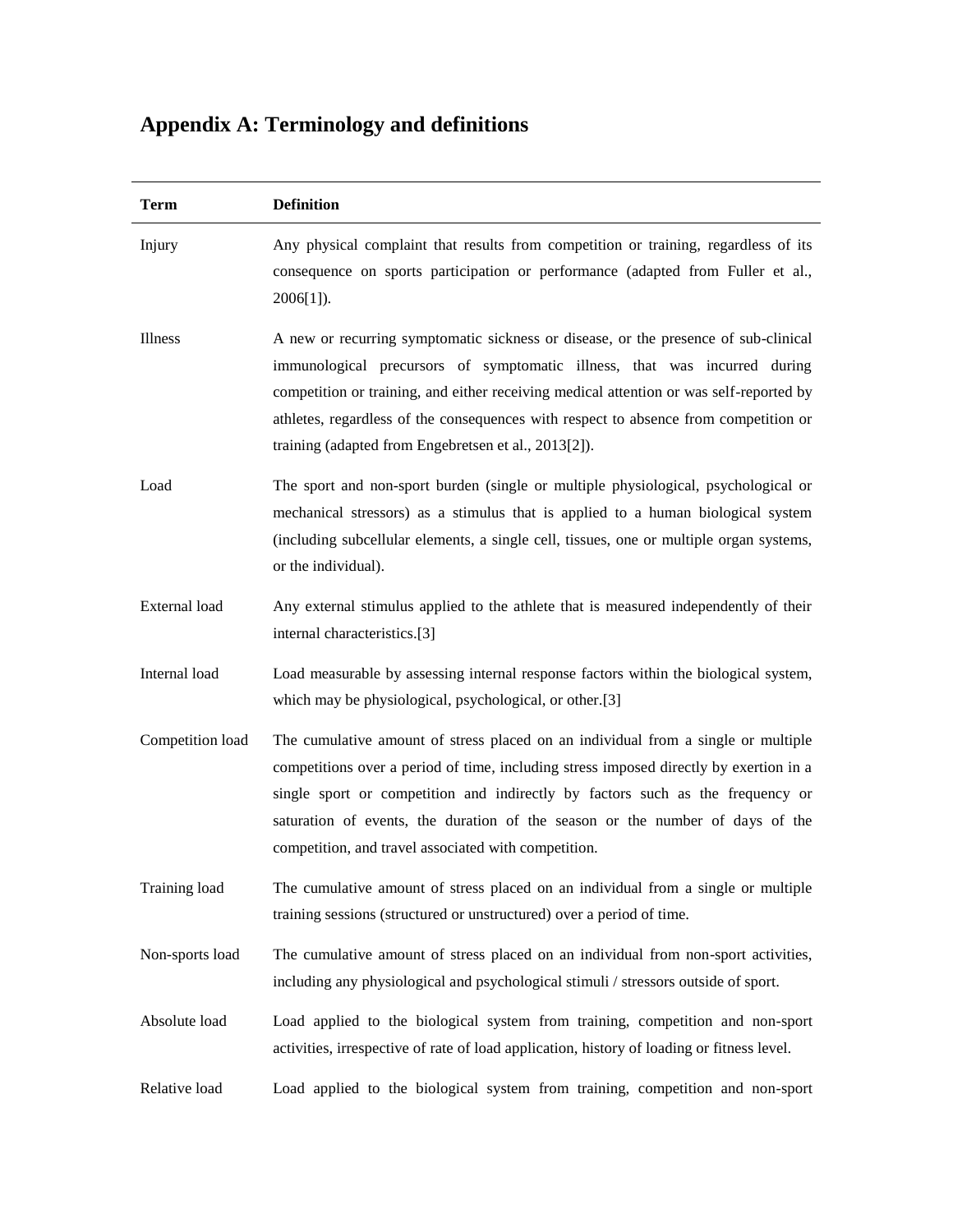activities, taking into account the rate of load application, history of loading or fitness level.

- Acute load Absolute load that is applied over a shorter period of time (e.g. days). It is recognised that this period may vary, but for the purposes of this consensus a standard of 1 week or less to define acute load has been adopted, as this is the most commonly used practical measure of acute load as defined in the literature.[4]
- Chronic load Absolute load that is applied over a longer period of time (e.g. weeks or months). It is recognised that this period may vary, but for the purposes of this consensus a standard of 4 weeks or longer to define chronic load has been adopted, as this is the most commonly used practical measure of chronic load as defined in the literature.[4]
- Acute:chronic load ratio A ratio comparing the load that the athlete has performed at, or been exposed to, relative to the load that he or she has been prepared for (reflecting "athlete readiness").[5] This parameter may be used to assess relative risk of injury; i.e., if an athlete is at a relatively fit (low-risk) or fatigued (high-risk) state. For example, if the acute (e.g., weekly) training load is low (i.e., the athlete is experiencing minimal 'fatigue') and the rolling average chronic training load (e.g., over 4 weeks) is high (i.e., the athlete has developed 'fitness'), then the acute:chronic load ratio will be around 1 or less, indicating that the athlete is in a well-prepared state. If the acute load is high (i.e., training loads have been rapidly increased from one week to another) and the rolling average chronic training load (e.g., over 4 weeks) is low, then the ratio of the acute:chronic load will exceed 1 and the athlete is likely to experience increased fatigue.[5]
- Load management The appropriate prescription, monitoring, and adjustment of external and internal loads.

Load mismanagement Inappropriate prescription, monitoring, or adjustment of external and internal loads, leading to maladaptation in the athlete.

Excessive loading Single or repeated load cycles (incl. physiological, psychological, travel load and other) with inadequate recovery or rest that manifests as maladaptation, injury, or illness.

Repetitive load Repeated, sequential application of a load to a biological system, characterised by a lack of variation in type, intensity, duration, or frequency. The load may or may not allow for adequate recovery between single load applications.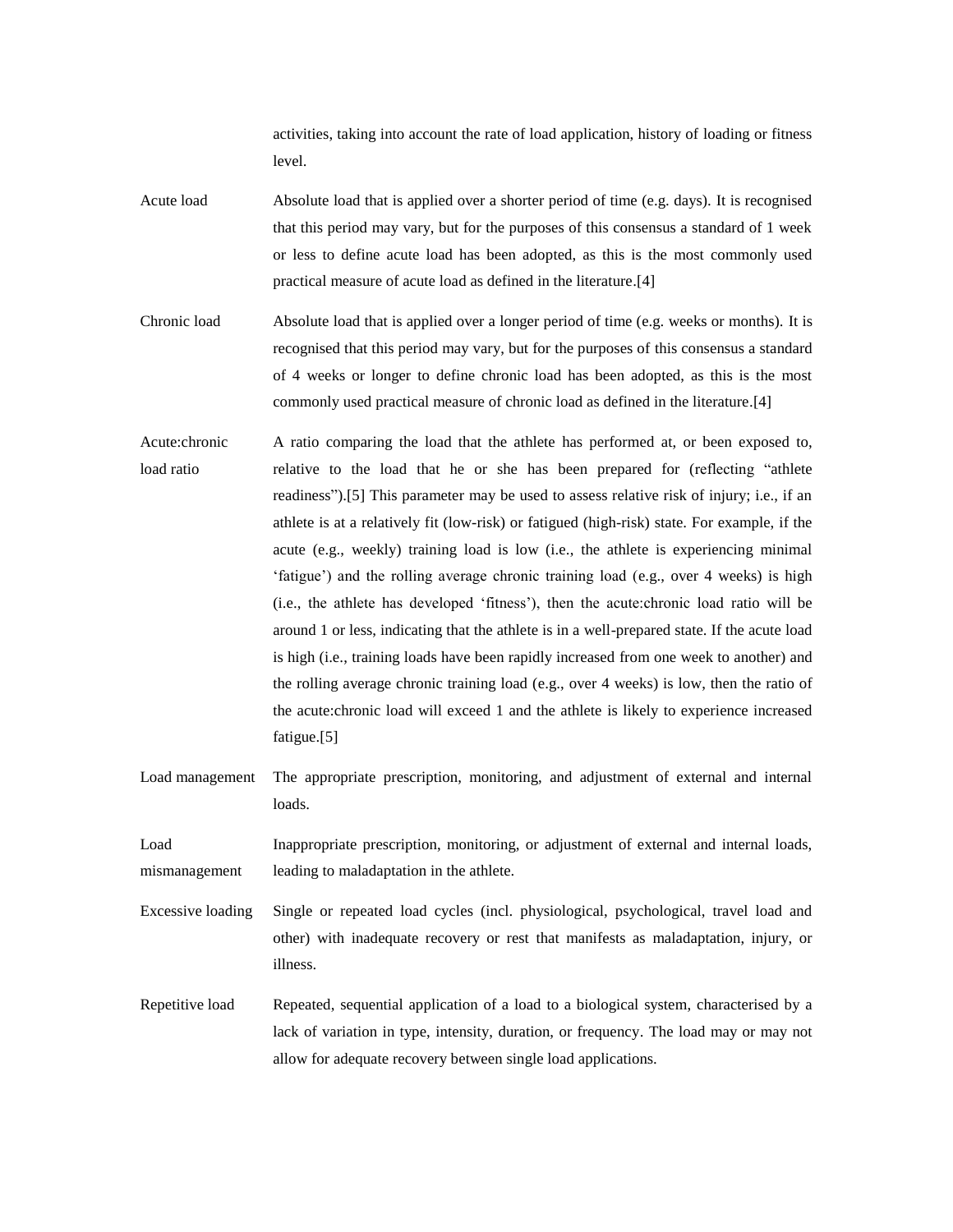- Adaptation A positive change in the biological system in response to external loading and adequate subsequent recovery.
- Maladaptation A negative change in the biological system in response to external loading and/or inadequate recovery.

Recovery The full return of the biological system to homeostasis without maladaptation.

- Fatigue Tiredness resulting from mental or physical exertion or illness, in sport often manifested as failure to maintain the required or expected force (or power output) (adapted from the Oxford Dictionary[6] and Edwards, 1983[7]).
- Functional overreaching (overreaching) A deliberate accumulation of load during a training cycle aimed at enhancing performance. The accumulated training load can result in a short-term decrement in performance capacity; however, when appropriate periods of recovery are provided, physiological responses will compensate the training-related stress and lead to enhanced performance compared to baseline levels, often labelled 'supercompensation' (adapted from Meeusen et al., 2013[8]).
- Non-functional overreaching Intentional increased loading or training that results in physiological or physical maladaptation. It is a state of extreme overreaching, which will lead to a stagnation or decrease in performance that will not resume for several weeks or months. Eventually, after sufficient rest, the athlete will be able to fully recover.[8]
- **Overtraining** syndrome Prolonged maladaptation of the athlete, with negative changes in markers of performance and several biological, neurochemical and hormonal regulation mechanisms, occurring in some athlete after periods of excessive loading and nonfunctional overreaching; however, with a multifactorial aetiology (adapted from Meeusen et al., 2013[8]).
- Load monotony The repetition of the same load over an extended time period (usually days to weeks), measureable as *the mean acute load / standard deviation of the acute load*.[9]
- Load strain A measure of the intensity of load monotony and is defined as *the weekly load multiplied by load monotony*.[9]
- Capacity The actual or potential ability of an athlete to accept load. This is affected by various factors including fitness status before load, loading rate, psychological factors and various other internal and external factors.[10]
- Reserve capacity The measure of available capacity over and above the capacity needed to meet routine or current load demands.[11]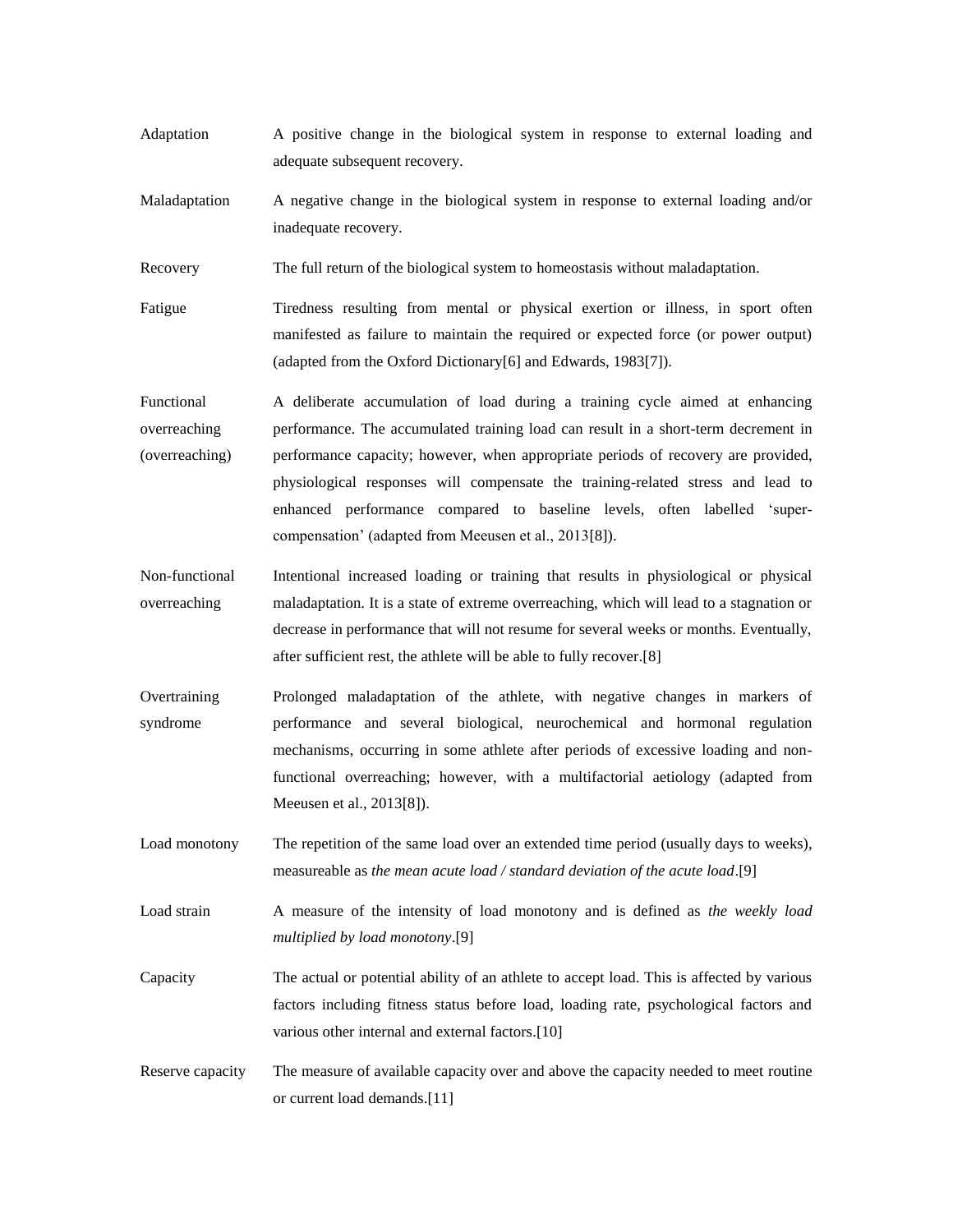| Readiness              | The relative preparedness of an athlete to accept a load.                                                                                                                                                                        |
|------------------------|----------------------------------------------------------------------------------------------------------------------------------------------------------------------------------------------------------------------------------|
| Training               | The physical and mental preparation athletes undergo in an effort to optimise<br>performance.                                                                                                                                    |
| Training volume        | The product of duration and frequency of training.                                                                                                                                                                               |
| Training intensity     | The level of effort an individual exerts during exercise relative to his or her maximum<br>effort, measurable using objective (e.g., heart rate/oxygen consumption) or subjective<br>tools (e.g., rating of perceived exertion). |
| Periodisation          | A framework for planned and systematic variation of training parameters with the<br>goal of optimising training adaptations specific to a particular sport, often targeting a<br>specific timeframe or date.[12]                 |
| Calendar<br>saturation | A measure of the concentration of competitive events (individual or team) over a<br>defined period of time (usually week or months).                                                                                             |
| Calendar<br>congestion | An overly saturated calendar schedule with reduced time periods between events<br>allowing less time for recovery.                                                                                                               |
| Psychological<br>load  | The cumulative amount of stress placed on an individual from psychological stimuli /<br>stressors.                                                                                                                               |
| Travel load            | The cumulative amount of stress placed on an individual related to total travel time,<br>distance, frequency, and across time zones.                                                                                             |
|                        | Unreferenced definitions were developed by the consensus group                                                                                                                                                                   |

## Reference List

- 1 Fuller CW, Ekstrand J, Junge A, et al. Consensus statement on injury definitions and data collection procedures in studies of football (soccer) injuries. *Br J Sports Med* 2006;40:193- 201.
- 2 Engebretsen L, Soligard T, Steffen K, et al. Sports injuries and illnesses during the London Summer Olympic Games 2012. *Br J Sports Med* 2013;47:407-14.
- 3 Halson SL. Monitoring training load to understand fatigue in athletes. *Sports Med* 2014;44 Suppl 2:S139-S147.